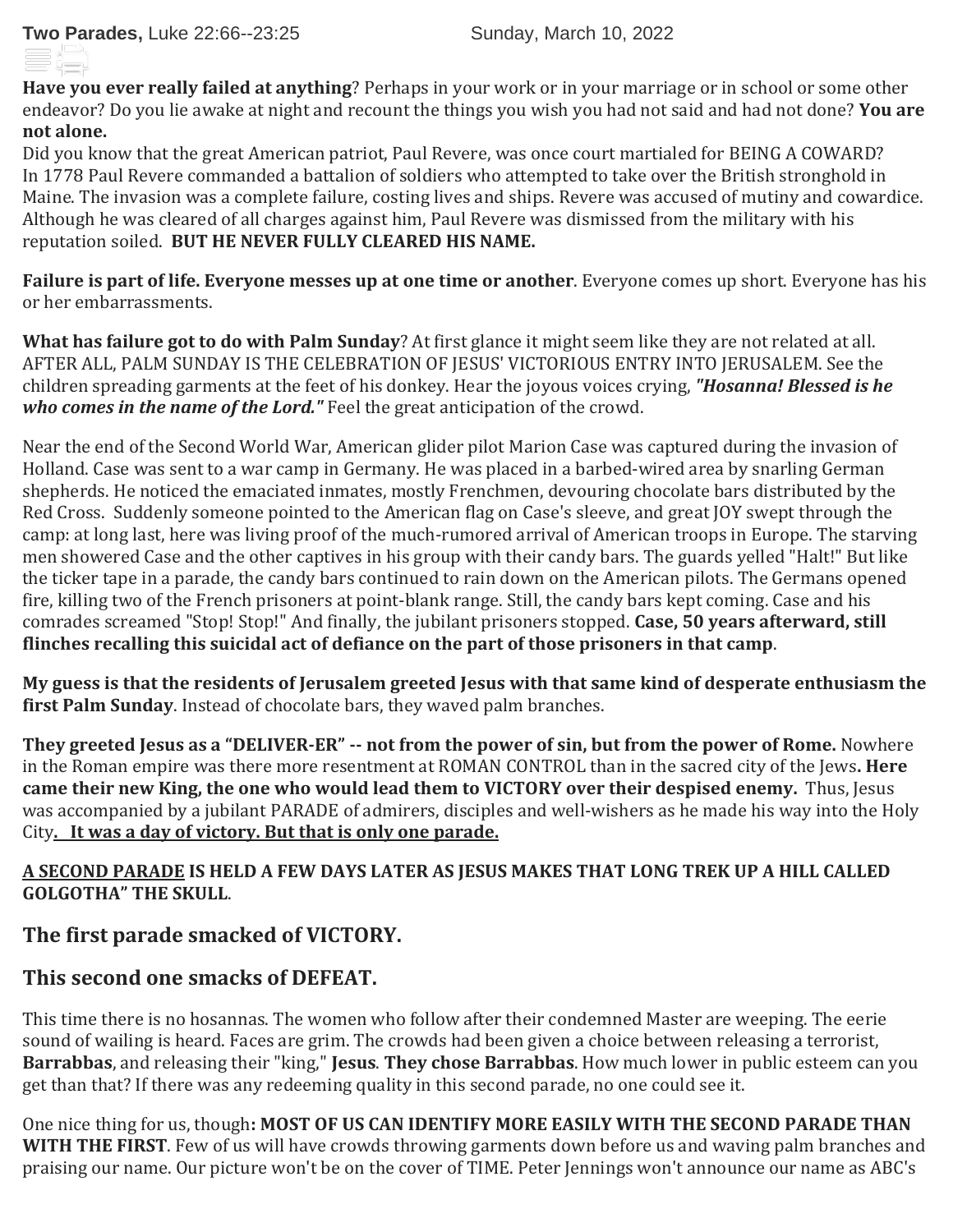person of the week. Few of us will be invited to dine at the White House. **But all of us do know what it is to FAIL. It's sad. We don't appreciate how important failure is.**

**ANYONE WHO ACCOMPLISHES ANYTHING SIGNIFICANT IN LIFE IS GOING TO FAIL. That's a given.**

#### **Anyone who attempts to do anything significant in life is going to mess up. SUCCESSFUL PEOPLE UNDERSTAND THAT AND THUS DO NOT LET SETBACKS DETER THEM.**

Jack Matson, a University of Houston professor, developed a course his students dubbed **"Failure 101."**  Matson deliberately had his class build ice-cream-stick mockups of products no one would buy*. "They designed hamster hot tubs and kites to fly in hurricanes,"* says Matson. The ideas were ridiculous, but once Matson's students equated failure with innovation instead of defeat, they felt free to try anything. **Since most students would have at least five failures before finding their business niche, they learned not to take failure as the LAST WORD. Says Matson,** *"They learned to reload and get ready to shoot again."*

Benjamin Barber operates according to a similar philosophy. Barber teaches political science at Rutgers University. He also writes novels, composes music, choreographs, lectures all over the world, and thinks deeply about things that interest him. **When he was asked about the difference between success and failure**, he answered that *he doesn't divide the world into the weak and the strong, or the successes and the failures, those who make it or those who don't.* **He divides the world into "LEARNERS & NON-LEARNERS.** 

There are people who learn, who are open to what happens around them, who listen, who hear the lessons. When they do something stupid, they don't do it again. And when they do something that works a little bit, they do it even better and harder the next time.

#### **The question to ask is**: *not whether you are a SUCCESS OR A FAILURE, but whether you are a LEARNER OR A NON-LEARNER.*

**Indeed, there are some successful people who have learned to welcome failure because they learn more from their failures than from their successes**. **TWO PARADES!!**

One had all the earmarks of a success; the other, all the earmarks of total failure. **IT ALL GOES TO PROVE THAT THE LINE BETWEEN SUCCESS AND FAILURE IS VERY DIFFICULT TO DRAW**. Sometimes when we think we have succeeded greatly; our victory turns out to be a setback. Seeming defeats, on the other hand, can sometimes be successes.

When President Lincoln finished his famous Gettysburg address and sat down, a reporter leaned toward him and asked, *"Is that all*?" Edward Everett, the main speaker, expressed his disappointment, as did a number of other men on the platform with Lincoln that day. Lincoln later asked not to discuss his speech*. "I failed, I failed," he said, "and that is about all that can be said about it."* The president likewise rejected the attempts of others to encourage him about the speech as they returned with him by train to Washington. Not until the press and public had loudly praised Lincoln's address would the effect of his own doubts and the doubts of his early critics pass away.

## **What is success? What is Failure? What is Weakness?" What is strength?**

**Remember St. Paul's famous boasts in I Corinthians 2?** Instead of boasting about his strengths**, he boasts about his WEAKNESSES.** What does he say? *"...a thorn was given me in the flesh, . . . to keep me from being too elated. Three times I besought the Lord about this, that it should leave me; but he said to me, `My grace is sufficient for you, for my power is made perfect in weakness.'"*

**What does he mean? -- God's power is made perfect in weakness?** Perhaps an experience that Tony Campolo had, can help us better understand his point. Tony was asked to be a counselor in a junior high camp. **He says,** *"everybody ought to be a counselor at a junior high camp. A junior high kid's concept of a good time, Tony says, is picking on people" And* in this particular case, at this particular camp, there was a little boy who was suffering from cerebral palsy. **His name was Billy. And they picked on him**.